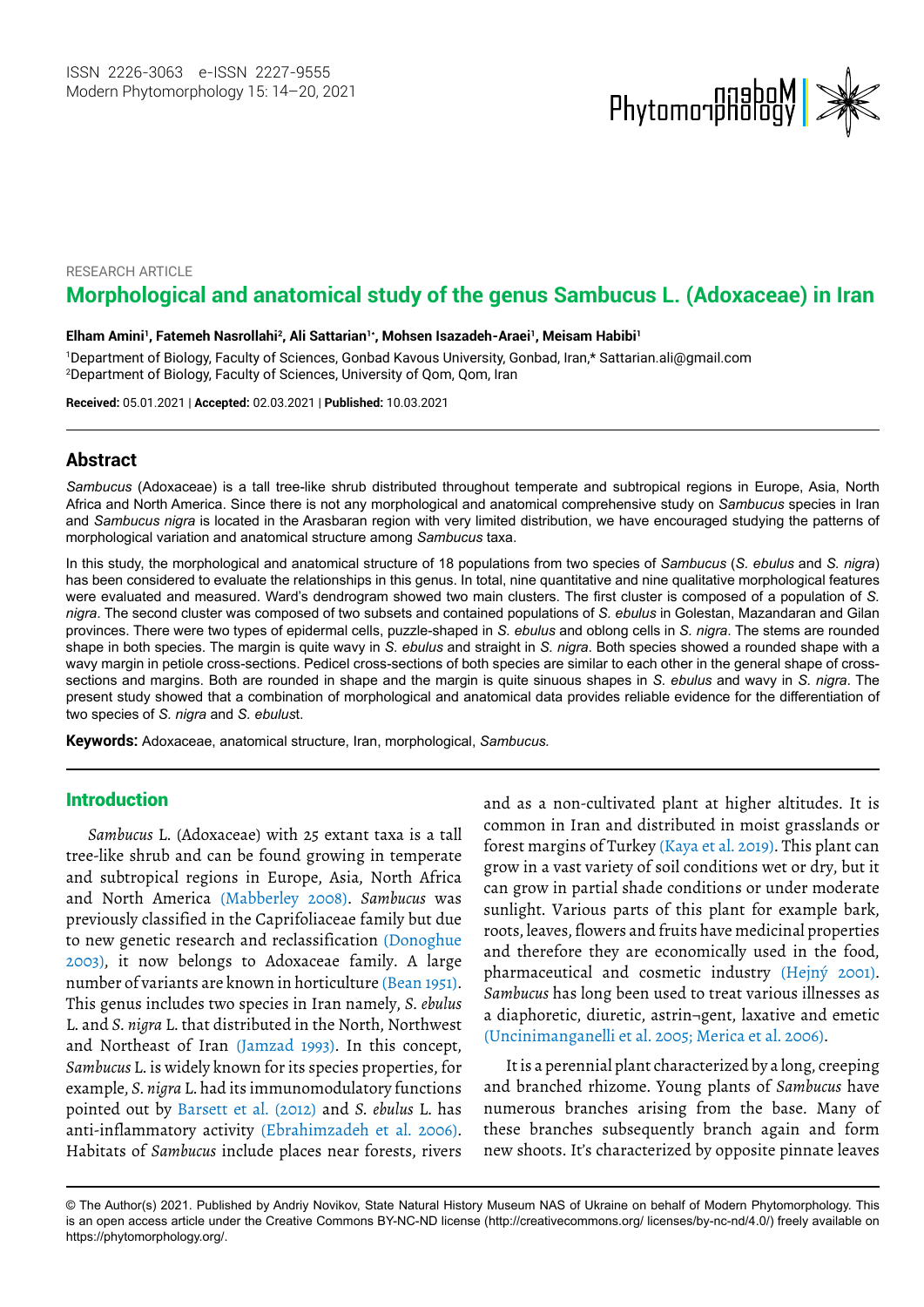and the stems terminate in a cluster of flowers. The inflorescences are composed of aromatic white flowers which are clustered in umbrella cymes (Jančovičová 2011). Stems of inflorescences (Pedicels) are generally short, tomentose with two bracteoles (Watson and Dallwitz 2007). The adaxial surface of the leaf is devoid of stomata. Stalk-like extrafloralnectaries reaching up to 10 mm long occur in the nodal regions of the stem between the bases of the leaves and also at the bases of leaflets (Fahn 1987). Stipules are absent on the first two pairs of leaves which develop from hibernated buds in spring (Neubauer 1977).

The morphological and anatom¬ical studies of this genus are not so extensive. Sedláčková et al. (2018) determined the basic morphological characteristics and antioxidant activity of *Sambucus nigra* L. inflorescences. Alerico et al. (2016) characterized the morphoanatomy and identify the compounds present in the internal part of the stem bark of *S. australis* through chemical and histochemical methods. Micrographs and descriptions of the anatomy of the root of *Sambucus* nigra are given by Cutler et al. (1987) and of the stem wood by Metcalfe (1948). Petiole anatomical studies by Amini et al. (2019) show that vascular bundles and the existence of druse crystals are diagnostic characters in species of *Sambucus*.

Since there is not any morphological and anatomical comprehensive study on *Sambucus* species in Iran and *Sambucus nigra* is located in the Arasbaran region with very limited distribution, we have encouraged to study the patterns of morphological variation and anatomical structure among *Sambucus* taxa. Moreover, due to different populations of *Sambucus nigra* and *S. ebulus* collected from different parts of Iran, we expect to resurrect subspecies or verities in these two species and find diagnostic morphological and anatomical characters about this genus.

The specific objectives of this study were as follows: (1) to find morphological characters that could be useful for the diagnosis of taxa; (2) to study the species relationship; (3) to assess the value of anatomical characters in two species of *Sambucus* in Iran.

## Materials and Methods

### **Morphological methods**

In the present study, 18 populations of two *Sambucus* species were collected from different locations in Iran and preserved in the Gonbad Kavous University Herbarium (GKUH). Identification of populations was carried out based on Flora Iranica(Wendelbo 1965). A list of voucher specimens of the corresponding species is given in Tab. 1.

Nine quantitative and nine qualitative morphological

**Table 1.** List of the Iranian species of *Sambucus* used in the present study along with their localities and vouchers preserved in the Gonbad Kavous University Herbarium (Gonbad Kavous, Iran).

| Taxa         | <b>Collection data</b>                                              |
|--------------|---------------------------------------------------------------------|
|              | Sambucus nigra L. Gilan: Arasbaran, Vayghan, Isazade-Araei (803308) |
| S. nigra     | Gilan: Arasbaran, Aynalu, Isazade-Araei (803307)                    |
| S. nigra     | Gilan: Arasbaran, Shabkhaneh, Isazade-Araei<br>(803309)             |
| S. ebulus L. | Golestan: Gorgan, Tuskestan forest, Isazade-Araei<br>(803315)       |
| S. ebulus    | Golestan: Golestan National Park, Isazade-Araei<br>(803314)         |
| S. ebulus    | Golestan: Nowkandeh, Isazade-Araei (803311)                         |
| S. ebulus    | Golestan: Bandar Gaz, Isazade-Araei (803310)                        |
| S. ebulus    | Golestan: Kordkuy, Isazade-Araei (803313)                           |
| S. ebulus    | Mazandaran: Babol, Isazade-Araei (803318)                           |
| S. ebulus    | Mazandaran: Nur, Nurforest, Isazade-Araei<br>(803319)               |
| S. ebulus    | Mazandaran: Sari, Isazade-Araei (803317)                            |
| S. ebulus    | Mazandaran:6 km to Daryakenar, Isazade-Araei<br>(803326)            |
| S ebulus     | Gilan: Lahijan, near to Rasht, Isazade-Araei<br>(803316)            |
| S. ebulus    | Gilan: Arasbaran, Berenjanestak, Isazade-Araei<br>(803321)          |
| S. ebulus    | Gilan: Rasht, Isazade-Araei (803322)                                |
| S. ebulus    | Gilan: Lefur, Isazade-Araei (803320)                                |
| S. ebulus    | Gilan: Vayghan, Isazade-Araei (803323)                              |
| S. ebulus    | Gilan: Lahijan, Isazade-Araei (803324)                              |
|              |                                                                     |

**Table 2.** Quantitative and qualitative morphological characters in Sambucus species.

| No. | <b>Character</b>     | No. | <b>Character</b>                                     |
|-----|----------------------|-----|------------------------------------------------------|
| 1   | Plant height (mm)    | 10  | Life form (shrub 0; herbaceous 1)                    |
| 2   | Leaf length (mm)     | 11  | Anther trichome (glandular 0; linear 1)              |
| 3   | Peduncle length (mm) | 12  | Anther color (pale 0; purple 1)                      |
| 4   | Peduncle width (mm)  | 13  | Leaflet number (multi-leaved 0; single-<br>leaved 1) |
| 5   | Leaflet length (mm)  | 14  | Petiole trichome (glandular 0; linear 1)             |
| 6   | Leaflet width (mm)   | 15  | Petal color (yellow 0; purple 1)                     |
| 7   | Pedicel length (mm)  | 16  | Leaf trichome (glandular 0; linear 1)                |
| 8   | Pedicel width (mm)   | 17  | Stipule (present 0; absent 1)                        |
| 9   | Petiole length (mm)  | 18  | Flower number (less 0; many 1)                       |

features were evaluated and measured (Tab. 2). These features were life form, plant height, petiole length, petiole trichome, leaflet number, stipule, leaflet length, leaflet width, pedicel length, pedicel width, anther color, anther trichome, petal color, peduncle length, peduncle width, leaf trichome and leaf length.

Grouping of the species was obtained by using UPGMA (Unweighted Paired Group Method with Arithmetic mean) and Ward (Minimum spherical cluster method) as well as PCoA (Principal Coordinate Analysis) (Podani 2000). Statistical analysis including ANOVA (Analysis of Variance) and CVA (Canonical Variance Analysis) test was performed to show significant morphological differences. To show variable morphological characters, PCA (Principle Component Analysis) was investigated to identify the most variable morphological characters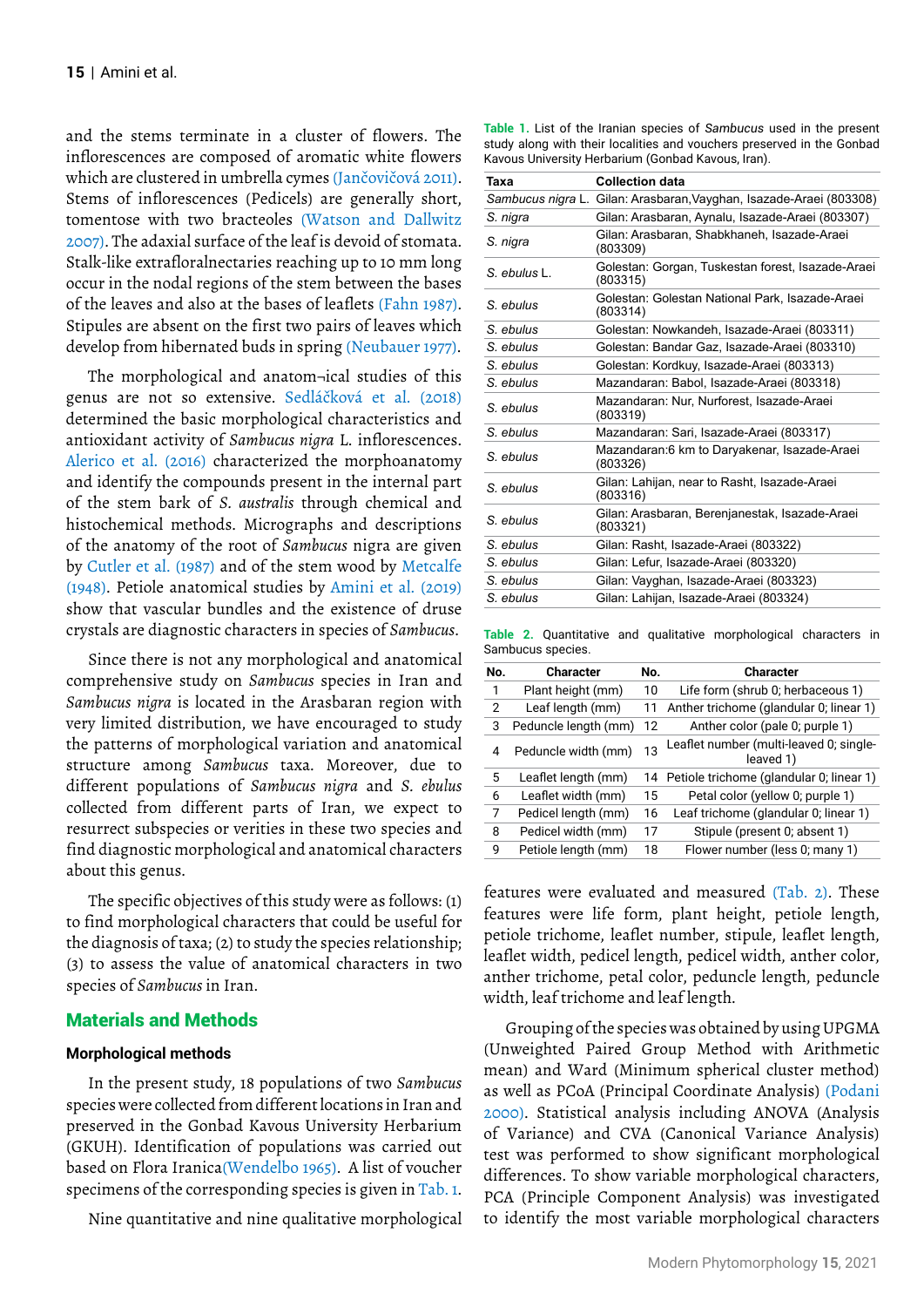(Podani 2000). Three times measurements were performed for statistical analysis. These analyses were done by PAST software v.2.17 (Hammer et al. 2012).

### **Anatomical methods**

Fresh leaf materials of the second or third nodes of the stem were fixed in the field with formalinacetic acid-alcohol (FAA, or removed from herbarium specimens at GKUH. Four cross-sections were measured for each sample to assess the consistency of anatomical characters. All materials were boiled for 15 minutes, then fixed in Carnoy solution (alcohols to acetic acid in proportion 3:1). Materials were kept warm in a tube with previous lotions (the above-mentioned solutions) for 4 hours then the leaves were cleaned. Handmade cross-sections were obtained from petioles, pedicels and stem using commercial razor blades. The cross-sections were obtained using the carmine and methylene green double staining method. Subsequently, the materials were washed in distilled water (1 minute) and dehydrated through ethyl alcohol (70%) and were mounted on microscopic glass slides. Slide sections were studied and photographed.

For leaf epidermal anatomical features, all materials were boiled for 15 minutes, then fixed in Carnoy solution (alcohols to acetic acid in proportion 3:1). The epidermis was separated with H<sub>2</sub>O<sub>2</sub> and acetic acid (1:1), to prepare the leaves. Materials were kept warm in a tube with previous lotions (the above-mentioned solutions) for 4 hours then the leaves were cleaned. After cleaning, the materials were washed in distilled water. Epidermis separation followed. Epidermal samples were stained with 2% acetocarmine and were mounted on microscopic glass slides.

Slide sections were studied and photographed with the help of an Olympus light microscope by using an Olympus DP12 Digital Camera (Japan). Some characters (stomata length/weight, number of stomata, number of epidermal cells) were measured with Image Tools ver. 3.0 and Axio Vision 4.8. (Tab. 3).

Irr: Irregular; Obl: Oblong; Puz: Puzzle-shaped; Wa: Wavy; Str: Straight.

Some of the most important anatomical characters of epiderms, stems, petioles and pedicels in these species are as follows: transverse section shape, the thickness of collenchyma and sclerenchyma, collenchyma and sclerenchyma layer number, parenchyma thickness, the thickness of phloem and xylem, number of vascular bundles, the thickness of pith, trichome type.

### **Results**

### **Macro morphological study**

To define the diagnostic value of morphological characters in species delimitations in studied *Sambucus* species, different clustering methods like UPGMA and Ward produced similar results and both had high cophenetic correlation values (>0.85). Therefore, only the Ward dendrogram is presented here (Fig. 1). The specimens studied in each *Sambucus* species were placed in species-specific clusters, separating the studied species from each other. Ward's dendrogram showed two main clusters (Fig. 1). The first cluster is composed of a population of *S. nigra*. The second cluster was composed of two subsets and contained Golestan, Mazandaran and Gilan populations of *S. ebulus*.

| Table 3. Leaf epidermal anatomical features of S <i>ambucus.</i> |               |                            |                                   |                            |                                 |                                    |                             |              |  |  |  |  |
|------------------------------------------------------------------|---------------|----------------------------|-----------------------------------|----------------------------|---------------------------------|------------------------------------|-----------------------------|--------------|--|--|--|--|
|                                                                  |               | <b>Adaxial epidermis</b>   |                                   | <b>Abaxial epidermis</b>   |                                 |                                    |                             |              |  |  |  |  |
| Taxon                                                            | Cell<br>shape | <b>Anticlinal</b><br>walls | <b>Stomatal</b><br>apparatus cell | <b>Anticlinal</b><br>walls | <b>Stomata</b><br>index $(mm2)$ | <b>Stomata</b><br>density $(mm^2)$ | <b>Stomata</b><br>size (µm) | Stomata type |  |  |  |  |
| S. nigra L.                                                      | Puz           | Wa                         | $\overline{\phantom{a}}$          | Irr                        | 1.92                            | $131.70 \pm 2.3$                   | $49.62 \times 42.24$        | Anemocytic   |  |  |  |  |
| S. nigra                                                         | Puz           | Wa                         | $\overline{\phantom{a}}$          | Irr                        | 1.67                            | $128.50 \pm 4.3$                   | $46.31 \times 40.43$        | Anemocytic   |  |  |  |  |
| S. nigra                                                         | Puz           | Wa                         | $\overline{\phantom{a}}$          | Irr                        | 1.59                            | $139.32 \pm 3.3$                   | $48.41 \times 46.34$        | Anemocytic   |  |  |  |  |
| S. ebulus L.                                                     | Obl           | Str                        | $\overline{\phantom{a}}$          | Irr                        | 3.31                            | $180.25 \pm 2.1$                   | $71.32 \times 66.24$        | Anemocytic   |  |  |  |  |
| S. ebulus                                                        | Obl           | Str                        | $\overline{\phantom{a}}$          | Irr                        | 3.34                            | $177.18 \pm 1.4$                   | $65.45 \times 53.14$        | Anemocytic   |  |  |  |  |
| S. ebulus                                                        | Obl           | Str                        | $\overline{\phantom{a}}$          | Irr                        | 3.43                            | $192.23 \pm 1.2$                   | $62.41 \times 54.32$        | Anemocytic   |  |  |  |  |
| S. ebulus                                                        | Obl           | Str                        | $\overline{\phantom{a}}$          | Irr                        | 3.17                            | $181.16 \pm 3.2$                   | $72.43 \times 65.30$        | Anemocytic   |  |  |  |  |
| S. ebulus                                                        | Obl           | Str                        | $\overline{\phantom{a}}$          | Irr                        | 3.76                            | $186.19 \pm 2.5$                   | $65.25 \times 51.20$        | Anemocytic   |  |  |  |  |
| S. ebulus                                                        | Obl           | Str                        | $\overline{\phantom{a}}$          | Irr                        | 3.32                            | $198.14 \pm 4.2$                   | $60.42 \times 52.33$        | Anemocytic   |  |  |  |  |
| S. ebulus                                                        | Obl           | Str                        | $\overline{\phantom{a}}$          | Irr                        | 3.97                            | $175.28 \pm 1.7$                   | $73.40 \times 61.30$        | Anemocytic   |  |  |  |  |
| S. ebulus                                                        | Obl           | Str                        | $\overline{\phantom{a}}$          | Irr                        | 3.56                            | $180.19 \pm 3.5$                   | $65.41 \times 55.34$        | Anemocytic   |  |  |  |  |
| S. ebulus                                                        | Obl           | Str                        | $\overline{\phantom{a}}$          | Irr                        | 3.11                            | $193.14 \pm 4.2$                   | $72.35 \times 66.30$        | Anemocytic   |  |  |  |  |
| S. ebulus                                                        | Obl           | Str                        | $\overline{\phantom{a}}$          | Irr                        | 3.05                            | $199.24 \pm 6.5$                   | $66.40 \times 58.34$        | Anemocytic   |  |  |  |  |
| S. ebulus                                                        | Obl           | Str                        | $\overline{\phantom{a}}$          | Irr                        | 3.75                            | $185.28 \pm 1.7$                   | $72.40 \times 64.30$        | Anemocytic   |  |  |  |  |
| S. ebulus                                                        | Obl           | Str                        | $\overline{\phantom{a}}$          | Irr                        | 3.88                            | $170.19 \pm 3.5$                   | $65.41 \times 53.34$        | Anemocytic   |  |  |  |  |
| S. ebulus                                                        | Obl           | Str                        | $\overline{\phantom{a}}$          | Irr                        | 3.45                            | $193.14 \pm 4.2$                   | $70.35 \times 67.30$        | Anemocytic   |  |  |  |  |
| S. ebulus                                                        | Obl           | Str                        | $\overline{\phantom{a}}$          | Irr                        | 3.2                             | $189.24 \pm 6.5$                   | $69.40 \times 59.34$        | Anemocytic   |  |  |  |  |
| S. ebulus                                                        | Obl           | Str                        | $\overline{\phantom{a}}$          | Irr                        | 3.17                            | $195.28 \pm 1.7$                   | $71.40 \times 62.30$        | Anemocytic   |  |  |  |  |

**Table 3.** Leaf epidermal anatomical features of *Sambucus*.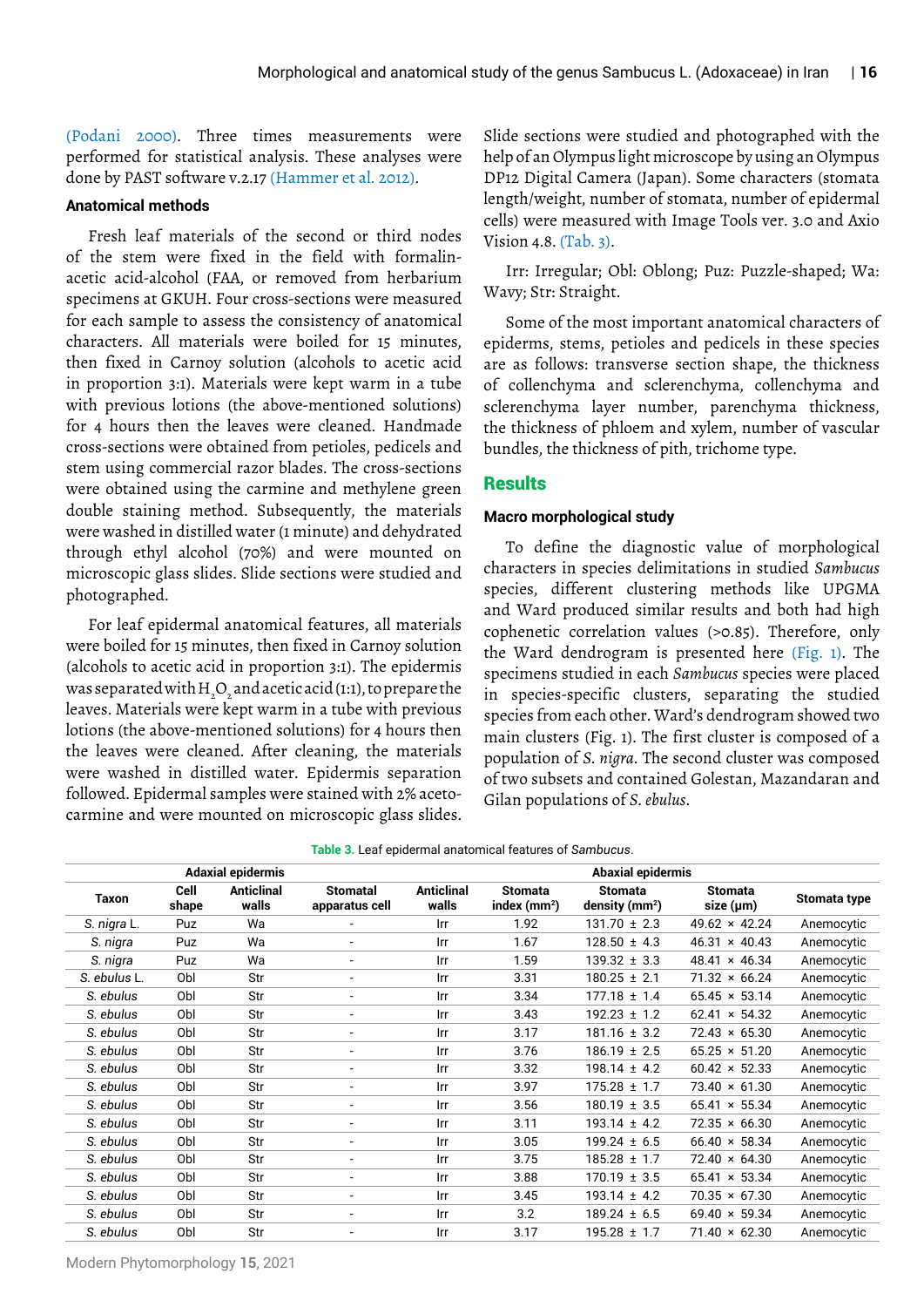

**Figure 1.**Cluster analysis (Ward's method) based on morphological features of *Sambucus*.

The ANOVA showed significant differences (p<0.05) for the quantitative morphological characters among the *Sambucus* species (data not given). Moreover, the CVA revealed significant differences among the studied species.

The principal component analysis revealed that two components were providing more than 74% of the total observed variation in studied morphological characters. Studying the component loading was evident that leaflet number, stipule and life form are the most important features in the first factor and plant height, petal color and flower number are most significant in the second factor. These characters may be focused on in the taxonomy of the genus and the delimitation of *Sambucus* species. PCA ordination based on studied morphological characters separated species into distinct groups (Fig. 2). PCA confirmed the results of cluster analysis by Ward's method based on qualitative and quantitative features of two studied species (Fig. 2).



**Figure 2.**PCA plot of *Sambucus* species based on observed morphological data.

### **Anatomical study**

Selected LM micrographs of cross-sections of epiderms, stems, petioles and pedicels are presented in

Fig. 3-Fig. 6. Most characters show significant variability between two species but were constant among different specimens of each species studied.

### **Epidermal cell description**

Epidermal and stomata characters of the leaves, such as cell shape, anticlinal wall patterns, stomata index, density, size, and types were examined (Tab. 3). There were two types of epidermal cells: Puzzle-shaped and oblong cells could be seen and anticlinal walls have been observed the wavy and sinuous shapes or straight. There are puzzle-shaped cells with wavy anticlinal walls on the adaxial leaf side of *S. nigra*(Fig. 3A). Oblong cells with straight cell walls were seen in *S. ebulus*(Fig. 3C, 3E and 3G). Abaxial leaf epidermal cells were irregular, with wavy anticlinal walls in *S. nigra*(Fig. 5B). All studied species had stomata on the abaxial leaf surface. All treated populations were of the anemocytic stomata type (Fig. 3B and 3D). The smallest in size stomata were observed in *S. nigra* (Figs. 3B) and the largest were observed in *S. ebulus*(Fig. 3D). The maximum stomatal index and density were registered in *S. ebulus*(Tab. 3).



**Figure 3.** Epidermal cells on the adaxial and abaxial side of the specimens' leaves: shape, size, anticlinal wall and stomata under light microscopy. (A, B):*S. nigra*; (C, D, E, F, G and H):*S. ebulus*.

#### **Stem section**

Transverse sections from the middle part of the stem revealed the following elements (Fig. 4). The stems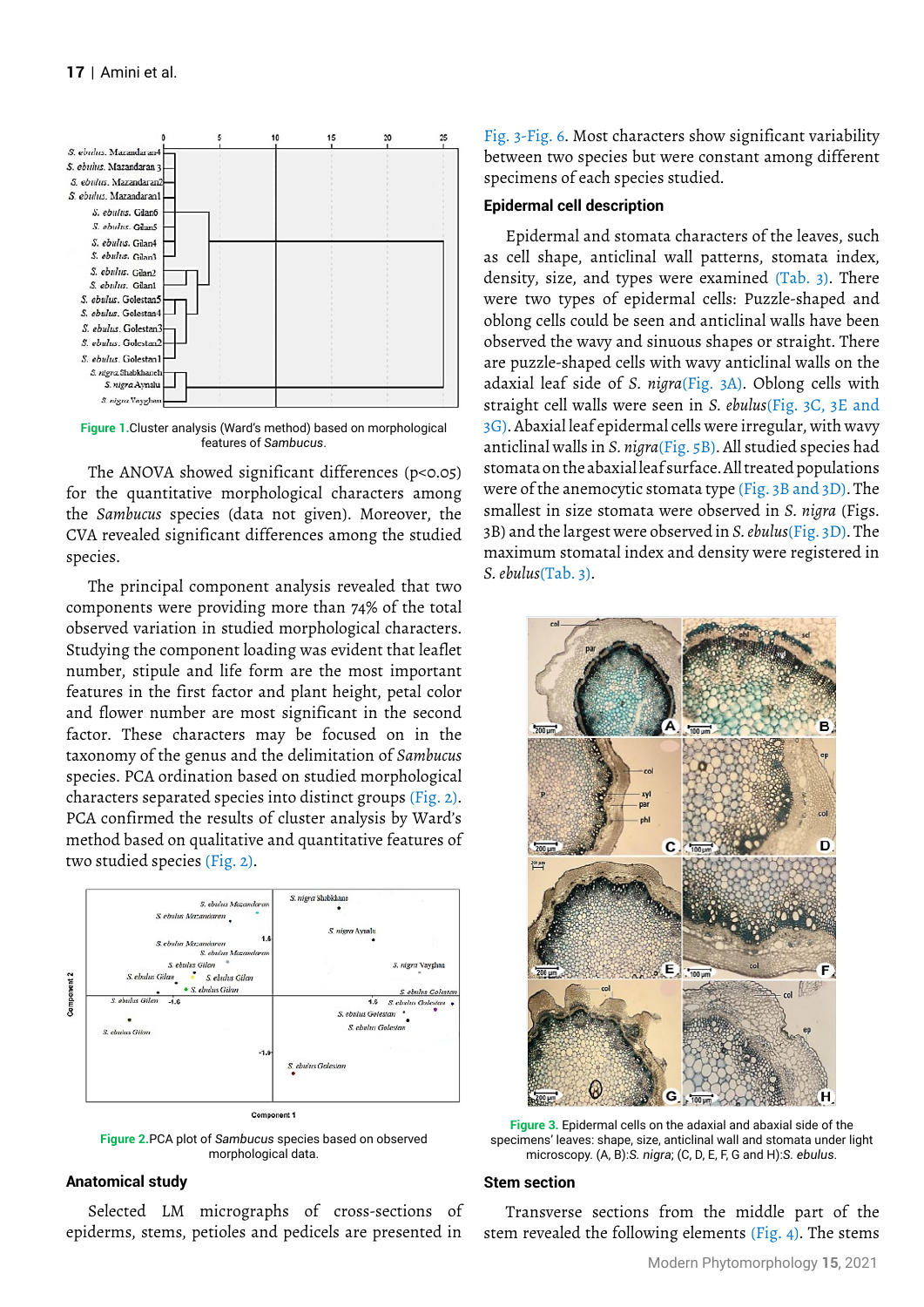are rounded shape in both species. The margin is quite wavy in *S. ebulus*(Fig. 4G) and straight in *S. nigra*(Fig. 4A). The epidermis is composed of single-layered cells. The collenchyma tissue is located under the epidermis of the stem. Collenchyma tissue thickness ranging from 279.70 μm in *S. ebulus* to 154.30 μm in *S. nigra*. Sclerenchyma tissue thickness in *S. nigra* is 79.84 μm and that is the maximum sclerenchyma thickness (Fig. 4B). Vascular bundles are arranged in a single circle. The number of vascular bundles is different. There are 16 vascular bundles in *S. nigra*(Fig. 5A) and 13 in *S. ebulus*(Fig. 5C). Pith is composed of large orbicular parenchymatous cells with intercellular spaces and pith thickness in *S. ebulus* (2880 μm) is larger than *S. nigra* (2596 μm).



**Figure 4.** Transverse section of the stem in *Sambucus*, (A, B):*S. nigra*; (C, D, E, F, G and H):*S. ebulus*. (ep: epiderm;phl: phloem;xy: xylem; col: collenchymas; par: parenchyma; p:pit;scl: sclerenchyma; c: covering trichome).

#### **Petiole section**

Petiole cross-sections showed a rounded shape with a wavy margin (Fig. 5). The epidermis is composed of single-layered cells. The collenchyma tissue is located under the epidermis of the stem. They are 4-12 layered in both species. The cortex tissue is composed of 4-5 layered parenchyma cells. The fiber composed of sclerenchyma cells is present in *S. nigra*. Vascular bundles are arranged in a single circle. The shape and number of vascular bundles are different. The number of vascular bundles are 8-16 in two sizes with V-shaped outlines in two species. There are 16 vascular bundles in *S. nigra* (Fig. 5A) and 8

in *S. ebulus*(Fig. 5C). Pith thickness in *S. nigra* (1118 μm) is smaller than *S. ebulus* (1424 μm).



**Figure 5.** Transverse section of petiole in *Sambucus*, (A, B):*S. nigra*, (C, D, E, F, G and H):*S. ebulus*.

### **Pedicel section**

Pedicel cross-sections of both species of *Sambucus* are studied. These two species are similar to each other in the general shape of cross-section and margins. Both are rounded in shape and the margin is sinuous shapes in *S. ebulus*(Fig. 6C) and wavy in *S. nigra*(Fig. 6A). The epidermis is composed of single-layered cells. Collenchyma tissue thickness ranging from 140.60 μm in *S. ebulus* to 168.20 μm in *S. nigra*.The number of vascular bundles is different. Vascular bundles in *S. nigra* are 7 (Fig. 6A) and in *S. ebulus* are 11 (Fig. 6C). Pith thickness in *S. ebulus* (678.20 μm) is smaller than *S. nigra* (721.5 μm).



**Figure 6.** Transverse section of pedicel in *Sambucus*, (A, B):*S. nigra*; (C, D):*S. ebulus*.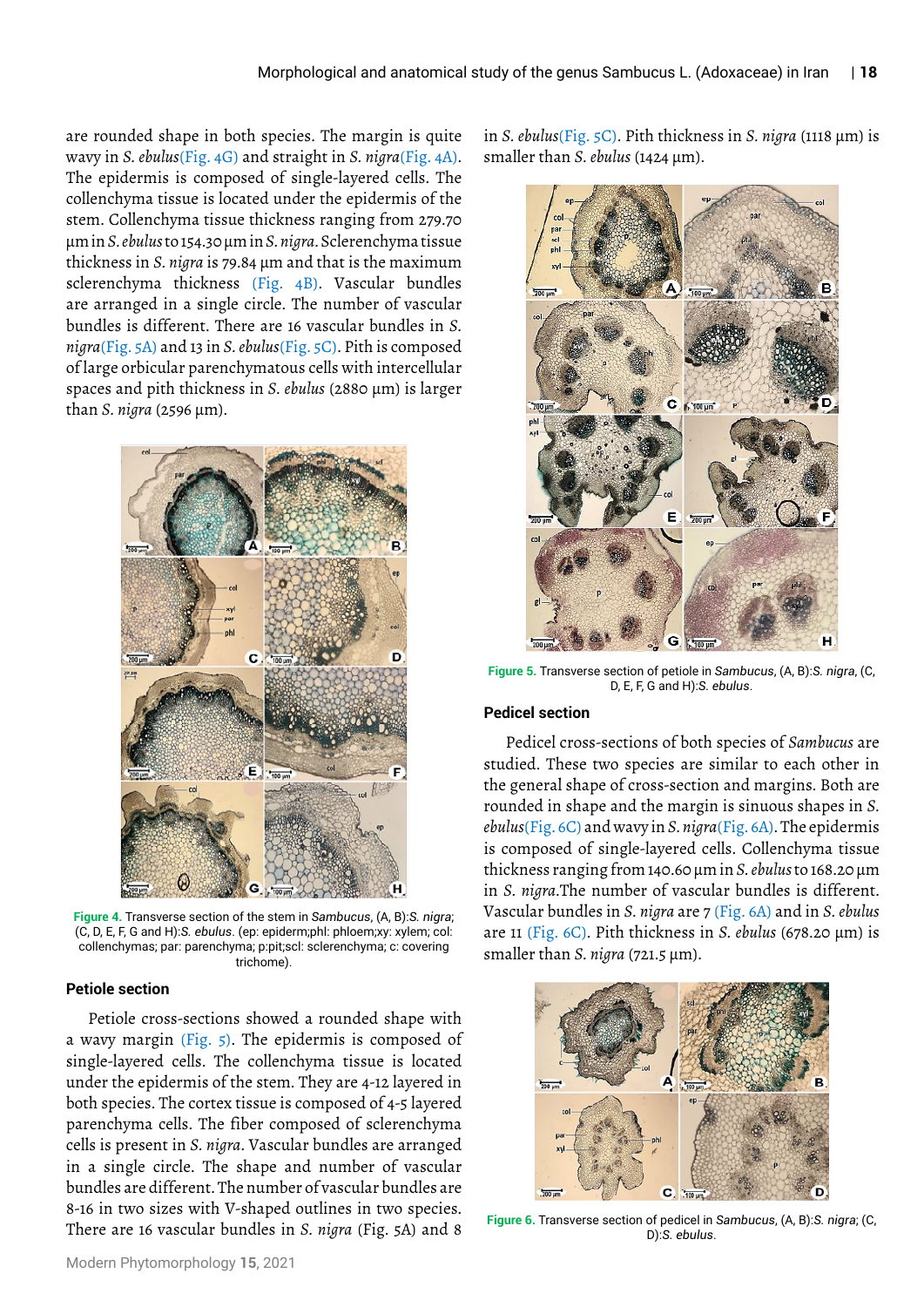## **Discussion**

*Sambucus* has little attention in previous morphological and anatomical studies, hence, this study presents the first comprehensive research of this genus in Iran. Species differentiation is the first step toward understanding the evolution of plants and mechanisms of various characteristics and approaches. In our study, morphological and anatomical character data could delimit the studied *Sambacus* species.

In taxonomy, the use of quantitative morphological characters is traditionally limited to the existence of acondylous diagnostic characters (Amini et al. 2018; Amini et al. 2019). The presence of distinguished combinations of morphological characters supports the existence of two different species, which emphasize previous molecular (Jacobs et al. 2009; Amini et al. 2019). Our morphological investigations on different species of *Sambucus* confirmed the importance of morphological characters for distinguishing taxa. As it is evident in the PCA graph species are separated by their morphological features. The data on the morphology of *Sambucus* is relatively poor and only a few works are available. Our results were per Pišťanková (2002), which also found medium-sized, more compact clusters with creamy white medium-sized flowers in the variety Bohatka. In consistence with Sedláčková et al. (2018), our morphological investigations on different species of *Sambucus* confirmed the importance of the length of inflorescences. Results of the study show that there are some anatomical variations between *S. nigra* and *S. ebulus*. However, many features are identical. Our observations are as per previous records in other Dipsacales elements (Rugină and Toma 2007; Gundersen 1910; Petit 1887), While the number of vascular bundles and existence of the crystals of calcium oxalate isa diagnostic character in species studied. Oxalic acid and its salts are usually formed as secondary products of ascorbic and glyoxylic acid metabolism (Williams andWandzilak 1989). They are present in a number of higher plants, including some commonly consumed crop and food plants (Noonan and Savage 1999). Our finding confirms the result of Imenšek et al. (2020) that show *Sambucus* fruits are a good source of oxalates and interspecific hybridization significantly improves the production and the nutritional quality of fruits.

Our results show that the epidermis is made up of only one cell layer with polygonal cells with thin lateral walls. Stomata have an important role as valuable differentiating characters at different levels of plant taxonomy, ecology, and physiology. Two species of *Sambucus* show an anemocytic type of stomata. Stomata

are present on the abaxial surfaces of leaves only. Habitats and the locality of the species also significantly affect the stomata density. Some scientific reports have shown that genetic and habitat factors and some ecological factors such as water availability, leaf size, stomata size, and density play a significant role for stomata (Blum et al. 1981; Scheettleand Rochelle 2000). *S. nigra* is a shrub and grows in a dry soil condition, whereas *S. ebulus* is herbaceous and occupies grasslands or forest margins with high humidity. So high stomatal index and density were observed in *S. ebulus* and low density in *S. nigra*. The findings in the current study are in accord with those in other studies relating to the stomata and structure (Miller 1983). The anatomical structure of the stem is in concordance with previous records by Alerico et al. (2016) that the phloem is composed of axial parenchyma cells and radial parenchyma cells, sometimes more elongated than the axial cells, sieve tube elements, companion cells and angle fibers.

As not been studied before *Sambucus* petiole and pedicel cross-sections, observations could not be compared with other findings. The present study confirmed the leaf anatomical structure by Amini et al. (2019) that vascular bundles and the existence of druse crystals are diagnostic characters. These two species are sympatric species in Iran. These taxa differ in taxonomically important morphological and anatomical characteristics. The genera such as *Sambucus* seem to have extended their distribution rather recently. So there is a hypothesis that the high similarities in the two species studied can be due to the recent divergence of these species.

In conclusion, the present study provided additional evidence for taxonomists in future studies that they could differentiate two species of *S. nigra* and *S. ebulus* by using a combination of morphological and anatomical data.

### Acknowledgement

The authors would like to thank Gonbad Kavous University (Gonbad, Iran) and all the persons who helped us in this research work.

### References

**Alerico G., Vignoli-Silva M.and Lando V. (2016).**Morphoanatomical characterization and chemical study of the internal portion of the stem bark of *Sambucusaustralis* Cham. andSchltdl. *Rev Bras Pl Med***18:** 223- 229.https://doi.org/10.1590/1983-084X/15\_099

**Amini E., Nasrollahi F., Sattarian A., Haji Moradkhani M., Boozarpour S. and Habibi M. (2019).**Morphological and anatomical study of the genus *Hedera* in Iran. *Acta Biol. Szeged.* **63:**91-101. https://doi. org/10.14232/abs.2019.2.91-101

**Amini E., Nasrollahi F., Sattarian A., Haji Moradkhani M., Boozarpour S. and Habibi M. (2019).**Morphological and anatomical study of the genus *Hedera* in Iran.*Rostaniha***20:** 144-157.https://dx.doi.org/10.22092/ botany.2019.127705.1171